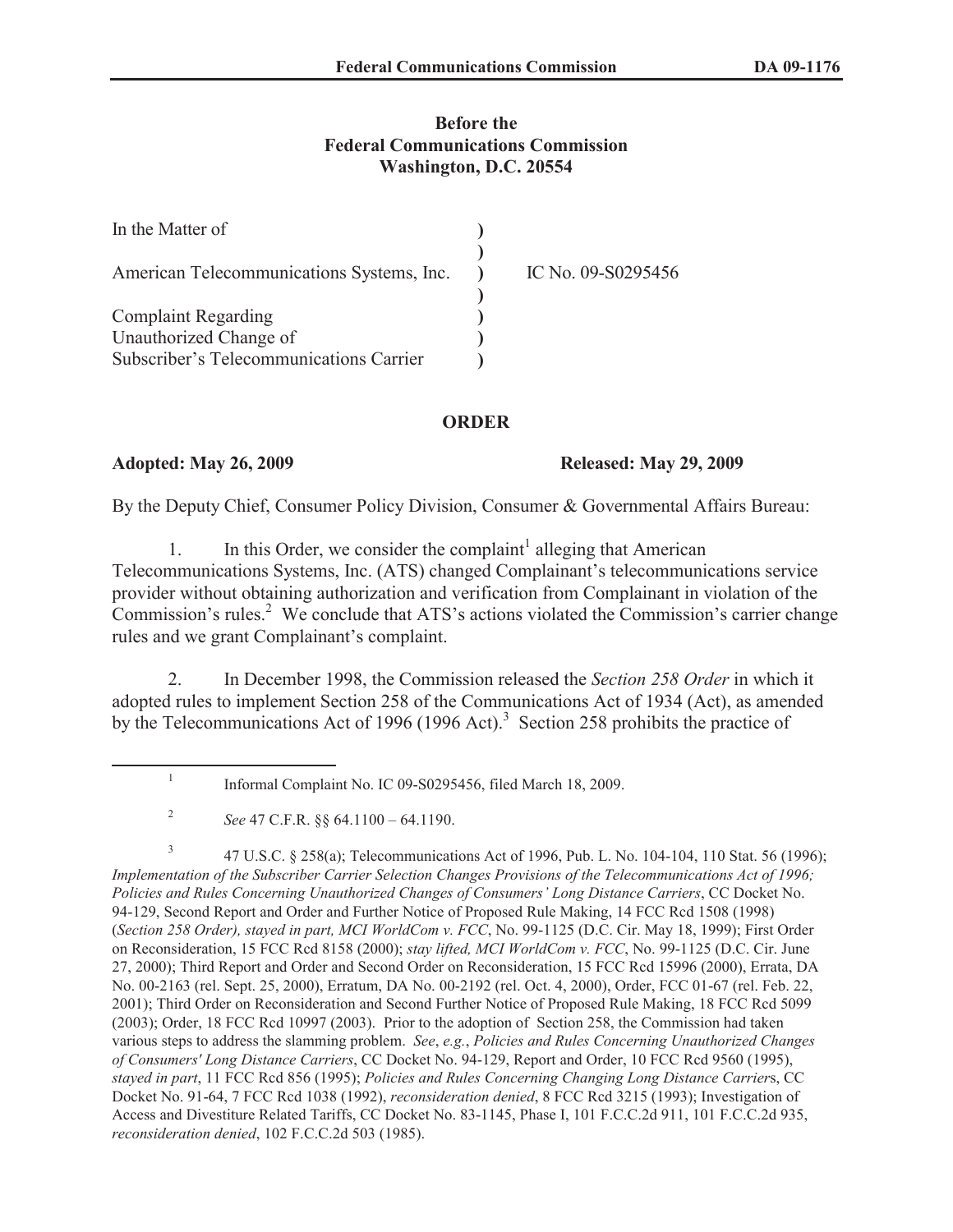"slamming," the submission or execution of an unauthorized change in a subscriber's selection of a provider of telephone exchange service or telephone toll service.<sup>4</sup> In the *Section 258 Order*, the Commission adopted aggressive new rules designed to take the profit out of slamming, broadened the scope of the slamming rules to encompass all carriers, and modified its existing requirements for the authorization and verification of preferred carrier changes. The rules require, among other things, that a carrier receive individual subscriber consent before a carrier change may occur.<sup>5</sup> Pursuant to Section 258, carriers are absolutely barred from changing a customer's preferred local or long distance carrier without first complying with one of the Commission's verification procedures.<sup>6</sup> Specifically, a carrier must: (1) obtain the subscriber's written or electronically signed authorization in a format that meets the requirements of Section 64.1130 authorization; (2) obtain confirmation from the subscriber via a toll-free number provided exclusively for the purpose of confirming orders electronically; or (3) utilize an independent third party to verify the subscriber's order.<sup>7</sup>

3. The Commission also has adopted liability rules. These rules require the carrier to absolve the subscriber where the subscriber has not paid his or her bill. In that context, if the subscriber has not already paid charges to the unauthorized carrier, the subscriber is absolved of liability for charges imposed by the unauthorized carrier for service provided during the first 30 days after the unauthorized change. $8$  Where the subscriber has paid charges to the unauthorized carrier, the Commission's rules require that the unauthorized carrier pay 150% of those charges to the authorized carrier, and the authorized carrier shall refund or credit to the subscriber 50% of all charges paid by the subscriber to the unauthorized carrier.<sup>9</sup> Carriers should note that our actions in this order do not preclude the Commission from taking additional action, if warranted, pursuant to Section 503 of the Act.<sup>10</sup>

4. We received Complainant's complaint on March 18, 2009, alleging that Complainant's telecommunications service provider had been changed to ATS without Complainant's authorization. Pursuant to Sections 1.719 and 64.1150 of our rules,<sup>11</sup> we notified

4 47 U.S.C. § 258(a).

5 *See* 47 C.F.R. § 64.1120.

7 *See* 47 C.F.R. § 64.1120(c). Section 64.1130 details the requirements for letter of agency form and content for written or electronically signed authorizations. 47 C.F.R. § 64.1130.

8 *See* 47 C.F.R. §§ 64.1140, 64.1160. Any charges imposed by the unauthorized carrier on the subscriber for service provided after this 30-day period shall be paid by the subscriber to the authorized carrier at the rates the subscriber was paying to the authorized carrier at the time of the unauthorized change. *Id.*

9 *See* 47 C.F.R. §§ 64.1140, 64.1170.

<sup>10</sup> *See* 47 U.S.C. § 503.

<sup>11</sup> 47 C.F.R. § 1.719 (Commission procedure for informal complaints filed pursuant to Section 258 of the Act); 47 C.F.R. § 64.1150 (procedures for resolution of unauthorized changes in preferred carrier).

<sup>6</sup> 47 U.S.C. § 258(a).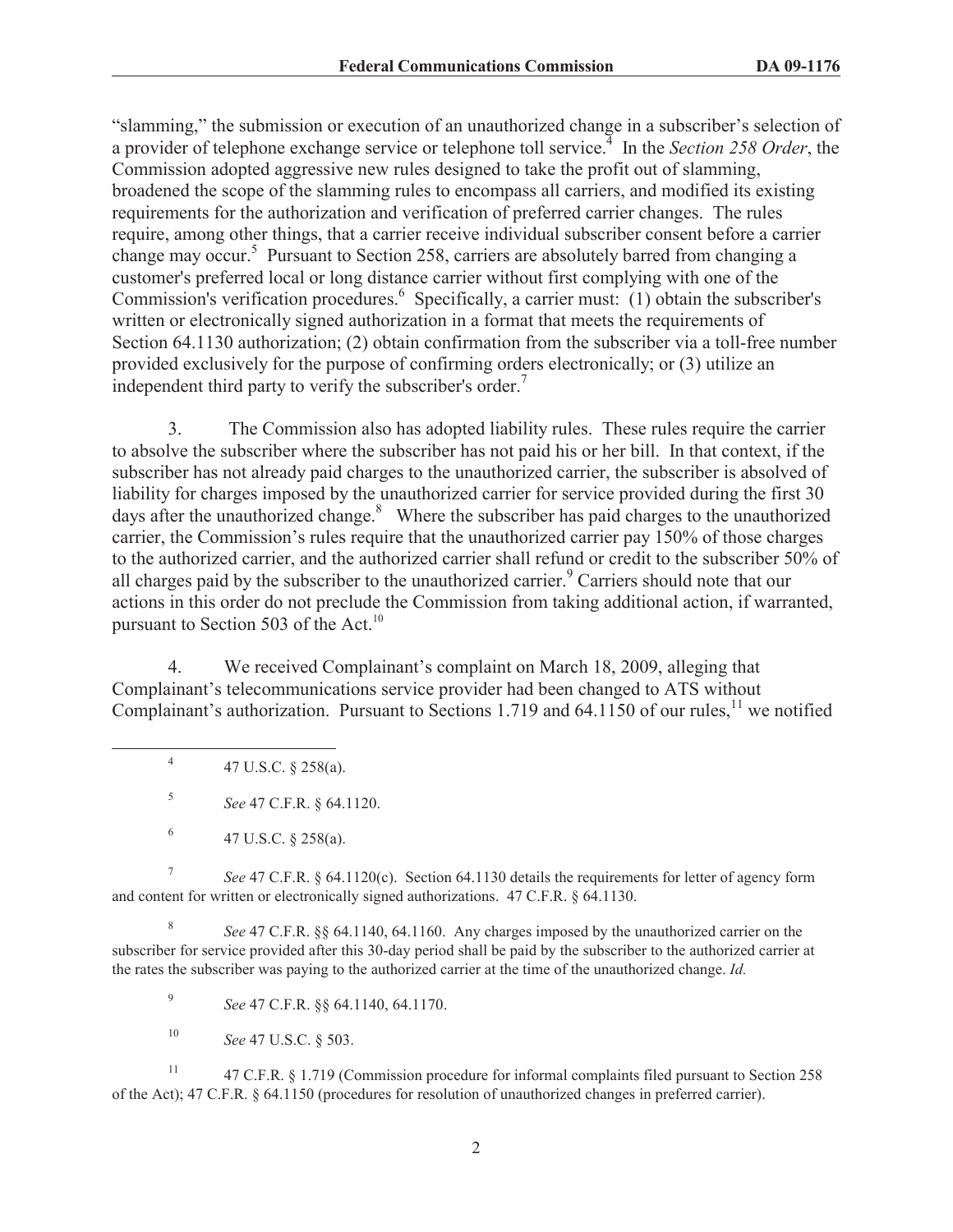ATS of the complaint.<sup>12</sup> ATS has failed to respond to the complaint within 30 days. The failure of ATS to respond or provide proof of the verification is presumed to be clear and convincing evidence of a violation.<sup>13</sup> Therefore, we find that ATS's actions resulted in a violation of our carrier change rules and we discuss ATS's liability below.<sup>14</sup> We also will forward a copy of the record of this proceeding to our Enforcement Bureau to determine what additional action may be necessary.

5. ATS must remove all charges incurred for service provided to Complainant for the first thirty days after the alleged unauthorized change in accordance with the Commission's liability rules.<sup>15</sup> We have determined that Complainant is entitled to absolution for the charges incurred during the first thirty days after the unauthorized change occurred and that ATS may not pursue any collection against Complainant for those charges.<sup>16</sup> Any charges imposed by ATS on the subscriber for service provided after this 30-day period shall be paid by the subscriber to their authorized carrier at the rates the subscriber was paying at the time of the unauthorized change.<sup>17</sup>

6. Accordingly, IT IS ORDERED that, pursuant to Section 258 of the Communications Act of 1934, as amended, 47 U.S.C. § 258, and Sections 0.141, 0.361 and 1.719 of the Commission's rules, 47 C.F.R. §§ 0.141, 0.361, 1.719, the complaint filed against ATS IS GRANTED.

7. IT IS FURTHER ORDERED that, pursuant to Section 64.1170(d) of the Commission's rules, 47 C.F.R. § 64.1170(d), Complainant is entitled to absolution for the charges incurred during the first thirty days after the unauthorized change occurred and ATS may not pursue any collection against Complainant for those charges.

<sup>17</sup> *See* 47 C.F.R. §§ 64.1140, 64.1160.

<sup>&</sup>lt;sup>12</sup> Notice of Informal Complaint IC 09-S0295456 was mailed on March 30, 2009. On April 13, 2009, the Commission received the certified mail return receipt confirming delivery.

<sup>13</sup> *See* 47 C.F.R. § 64.1150(d).

<sup>&</sup>lt;sup>14</sup> If Complainant is unsatisfied with the resolution of this complaint, Complainant may file a formal complaint with the Commission pursuant to Section 1.721 of the Commission's rules, 47 C.F.R. § 1.721. Such filing will be deemed to relate back to the filing date of Complainant's informal complaint so long as the formal complaint is filed within 45 days from the date this order is mailed or delivered electronically to Complainant. *See* 47 C.F.R. § 1.719.

<sup>15</sup> *See* 47 C.F.R. § 64.1160(b).

<sup>16</sup> *See* 47 C.F.R. § 64.1160(d).